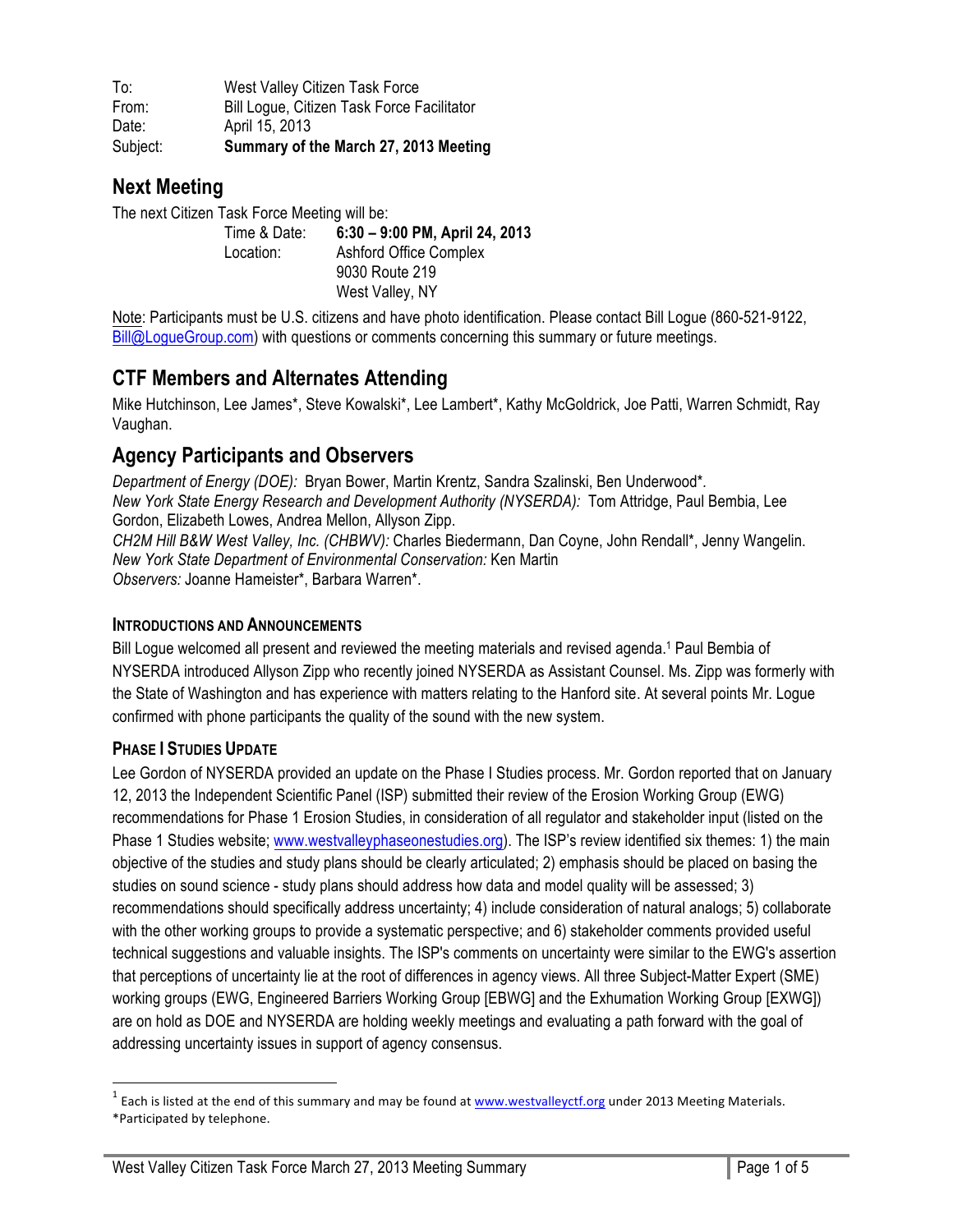In response to a question, Mr. Gordon stated that the ISP identification of gully advance did not restrict the EWG in its recommendations of studies and consideration of long and short-term evolution of the landscape. Mr. Bower reminded all that the ISP provides comments and recommendations to the agencies who then provide direction to the Subject-Matter Expert (SME) panels. Mr. Gordon and Mr. Bembia made a series of points noting that the working groups were on hold so that the uncertainty issues could be integrated into their work and the work of future working groups and so that better decisions could be made about which studies to conduct so as not to spend funds on studies that would not provide useful information for reaching consensus and final decisionmaking; that the process of stakeholder and ISP input had been very important on this issue; and finally that a number of working groups, including the EXWG, will address aspects of cost.

A discussion ensued about the differences between deterministic and probabilistic risk assessment. Mr. Bower stated that a deterministic assessment results in a numerical value which is akin to a yes/no answer. A probabilistic assessment, which uses analytical tools such as Monte Carlo methods, results in a range of possible outcomes with a likelihood of various events within the range. He noted that the Environmental Impact Statement largely used a deterministic performance assessment and that the Qualitative Risk Assessment performed for NYSERDA on the State-Licensed Disposal Area (SDA) used a probabilistic analysis of risk. The agencies are considering the best way to frame, consider and convey information from any assessment. It is also possible that a study could use both forms of assessment depending on the issue. Mr. Bembia noted that deterministic assessments address uncertainty through the use of conservative values and an area of difference between the agencies had been whether the values in the EIS were conservative. A CTF member noted that he expected uncontrolled causes would be addressed in the process models and that this would reduce the level of uncertainty. In response to a question, Mr. Gordon stated that the agencies were attempting to design the process such that these issues would be continuously re-evaluated. The input from stakeholders, regulators and ISP had functioned in exactly this fashion.

## **STATE-LICENSED DISPOSAL AREA UPDATE**

Lee Gordon provided an update on recent increases in SDA Trench 14 leachate elevation. Trench 14 is the southeast most trench. In the past, significant levels of leachate had accumulated in the trenches by water infiltrating through the clay cap. In 1992, a slurry wall was installed parallel to Trench 14. In 1993, a geomembrane cover was installed over several trenches including Trench 14 (the remaining SDA trenches were covered in 1995). Since 1992- 1995, (when these infiltration controls were installed) the leachate levels in Trench 14 have generally been decreasing. Water flow in the area is along the clay fractures lines. A review of leachate level measurements is available in the SDA Annual Report.

Mr. Gordon reported that since late 2011, the leachate level in Trench 14 has increased slightly. Monitoring wells have been measured quarterly. Those wells in and around Trench 14 and the slurry wall will now be monitored monthly. The total increase in the trench since mid-2011 is 4.3 inches. Regulatory agencies have been notified and NYSERDA is working with DOE on a path forward. The increased elevations do not pose any risk to public health or safety at this time. If the increase were to continue at the initial rate of 2.2"/yr in 2011 it would take about 9 years to reach previous high level seen in October of 1992. If it were to continue at the more recent rate of 0.72"/yr it would take 27 years to reach the previous high elevation.

NYSERDA is investigating the cause and will be engaging a hydrologist from the Barnwell, South Carolina site to assess the situation and develop a mitigation plan. The only changes in the area in recent years are the installation of the slurry wall along the NDA, the capping of the NDA with a geomembrane cover (in 2008) and the installation of a new cover over the existing one on Trenches 12, 13 and 14 of the SDA along with the reworking of some drainage areas (in 2010).

In discussion, the CTF learned that the trench bottom slopes slightly, that there are no corresponding changes in adjacent trenches and that the only other changes relate to slight increases in wells outboard of the slurry wall due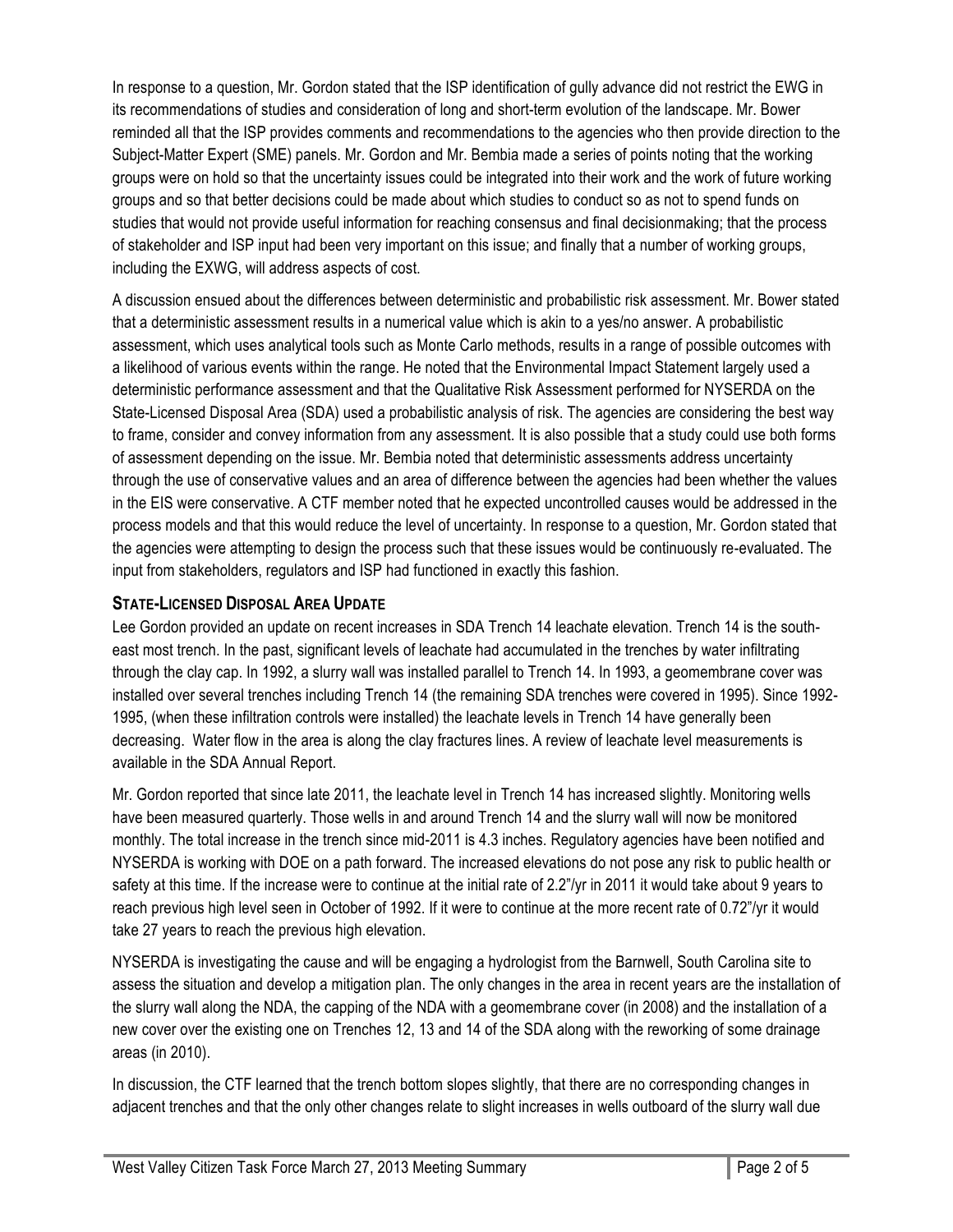some mounding of water. Based on prior pumping, NYSERDA estimates that an increase in elevation of 1 inch in leachate levels reflects 1,000-2,000 gallons of water infiltration with the variance due to sporadic void spaces. There is estimated to be 6 feet of leachate in the trench bottom. A CTF member noted that this had occurred with institutional controls in place which raises the question of integrity for situations with loss of controls. Mr. Bembia reminded the CTF that the SDA was not in a closed condition without active maintenance. Mr. Gordon noted that there were no significant changes in the NDA except, as expected, the inboard wells were trending down in elevation and the outboard wells up slightly.

#### **PROJECT UPDATE**

Dan Coyne of CHBWV gave a project update.

**Safety.** Mr. Coyne stated CHBWV has worked 135 days without a lost-time work accident or illness. A recent slip and fall in the parking area and a knee injury with a shelf resulted in recordable injuries and one resulted in lost work time. No injuries were related to hazardous work and a program is being developed to address attention to safety on routine work. Prior to this, there have been more than 4.8 million hours without a lost-time work accident or illness. Mr. Coyne then reviewed accomplishments by milestone.

**Milestone 1.** Design Review is complete for the High-Level Waste (HLW) Storage System. DOE and NYSERDA have agreed on the soil management plans and lay-down locations for the storage pad. Nuclear Assurance Corporation awarded the fabrication subcontract for the storage cask liners. The bid package is being prepared for the slab construction and roadway improvements.

Work continues on the Canister Project to move the canisters from the Main Plant Process Building (MPPB). A mockup of a canister dry vacuum to decontaminate the canisters was completed. Plans are being finalized for the Hanford site to return a remote grapple and welder. This will result in significant savings.

**Milestone 2.** Low-level Waste (LLW) sampling and repacking continues with containers being moved inside, liquid dried when necessary, samples retaken and repackaged for shipment. LLW boxes which are stored outside are being evaluated for disposition. One container had 500 gallons of water in it and others are being examined.

**Milestone 3.** Preparations continue for demolition of the Main Plant Process Building (MPPB) where the Radio/Analytical Lab Asbestos containing material has been fully removed and work continues with interference removal in the Liquid Waste Cell. This will be some of the most challenging work this year. Work in deactivation of the Vitrification Facility with the Instrument Rack Piping Systems is about three-quarters complete and Vit Cell clean out of hazardous waste removal is progressing.

**Milestone 4.** Step 2 of demolition is complete for the 01-14 building and Step 3 is commencing. Load-out demolition debris removal shipping to Pennsylvania of materials from the Vit Fabrication Shop, Counting Lab, Old Warehouse West Foundation. Waste shipments continue with 9,585 ft<sup>3</sup> Construction Debris Industrial Waste shipped in February and 65,070 ft<sup>3</sup> total to date. In the Remote-Handled Waste Facility, 3C-2 Dissolver processing is 90% complete, 13 boxes of LLW have been surveyed and packaged with 95% packaged as LLW and four Remote-handled TRU drums packaged and loaded into a Kistner box. The size reduction and packaging of the 3C-2 Dissolver resulted in a significant reduction in the amount of TRU waste compared to what was anticipated.

Other maintenance is in progress with repairs being made or in planning to several fire hydrants and the Lake 2 gate valve. In addition, the Fire Hazard Analysis is being updated, an electrical heating system is being installed in place of the steam system, the waste water treatment plant shutdown continues and the rail inspection is complete. Several Cold, Dark and Dry initiatives continue. For the rail repairs a cost estimated has been received and CHBWV is reviewing it. They are looking at timing of repairs relative to the next rail shipments for the Melter and feed tanks.

A CTF member expressed displeasure at the sample photo of the storage pad and casks and stated that the CTF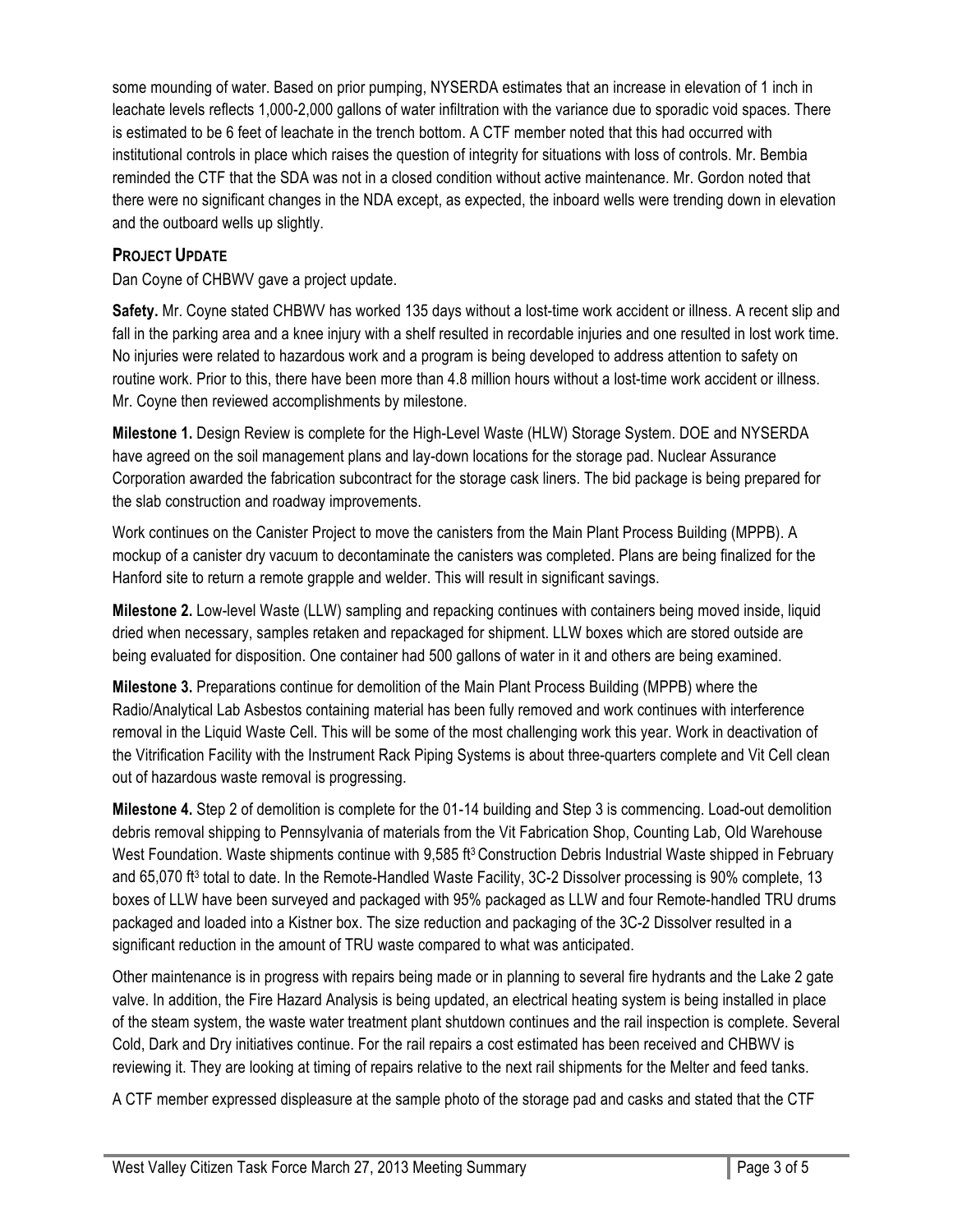and others should have been apprised of the possible visual impacts, which could be long-lasting, at a much earlier stage. They also questioned whether some existing facilities could store the casks prior to shipment. Mr. Bower responded to the latter question, stating that the Vit Facility was considered but use of this or another existing facility would require active confinement ventilation systems and backup power generation which mean ongoing expense and maintenance at a higher level. In addition, use of that facility would mean that other demolition work could not continue and the General Process Cell and source area of the plume would not be accessible for clean up. A CTF member asked how DOE and CHBWV planned work. Mr. Bower explained that there were a lot of interdependencies that needed to be considered. For example, if funds are used to ship waste now that will restrict funds available for the workforce.

A CTF member raised the recent legal issues for CHBWV parent company CH2M HILL. Mr. Coyne responded that, as stated in press releases, the company had admitted guilt on time card violations which occurred at another DOE site. These violations had been going on prior to CH2M HILL involvement in that contract. Mr. Coyne stated that internal controls and monitoring were in place at WVDP to prevent such issues from occurring. As to other issues and indictments he offered to provide contact information for John Corsi the CH2M HILL corporate communications representative.

## **DISCUSSION OF INVITATION TO PARTICIPATE IN DOE NATIONAL TRANSPORTATION STAKEHOLDERS MEETING**

DOE is hosting a meeting in Buffalo May 14-16 of National Transportation Stakeholders. It is being sponsored by the Council of State Governments Eastern Regional Conference and that group is proposing a panel with DOE, NYSERDA and several CTF members on May 16. The Panel would discuss the history of West Valley and a site tour might be arranged. Bill Logue will send information about the conference and the invitation. CTF members Ray Vaughan, Warren Schmidt and possibly Lee Lambert expressed interest.

## **BUDGET DISCUSSION AND CTF MEETING WITH DOE IN WASHINGTON**

Mr. Bower reported that the impact of sequestration on WVDP was still to be determined. President Obama has signed the continuing resolution for funding through then end of the fiscal year. On the positive side the sequestration number is based on the FY 12 budget of \$66 million which would be reduced by 5.5% rather than the proposed FY 2012 budget of \$50 million. However, reprogramming of funds could impact this. He committed to informing the CTF as soon as he was advised of the budget.

Joe Patti reported on the visit to Washington by the CTF delegation, which consisted of himself, Rob Dallas, Mike Hutchinson, John Pfeffer, Ray Vaughan and Etic Wohlers. They were accompanied by Mr. Bower and Mr. Bembia. The group met with Dave Huizenga and other leadership of DOE Environmental Management and was accompanied by Senator Reed. Mr. Patti noted that DOE emphasized that funds are allocated based on risk assessment and that the Hanford and Savannah River sites are operating under court oversight which restricts DOE's ability to reprogram funds. He opined that later in their meeting Mr. Huizenga came to realize that WVDP was receiving diminished funding when, unlike other sites, the site had reduced risk.

The group also met with staff of the House Energy and Water Appropriations Committee. Staff emphasized that simply asking for funding would not be effective at this time but emphasizing the risk to the Great Lakes and 20% of the world's fresh water supply was important. Congressman Reed emphasized fiscal responsibility and encouraged the CTF to advocate for funding with the administration rather than relying on Congress to restore funding.

Later in the meeting Mr. Bower noted that DOE funding decisions for sites are made based on the integrated priority list which ranks prioritization first for min-safe, then high risk elements such as liquids left in tanks.

Other participants in the trip noted how many people were lobbying for funds and suggested another trip be planned in several years. The CTF asked Bill Logue to draft a letter of thanks to DOE, Congressman Reed and Committee staff.